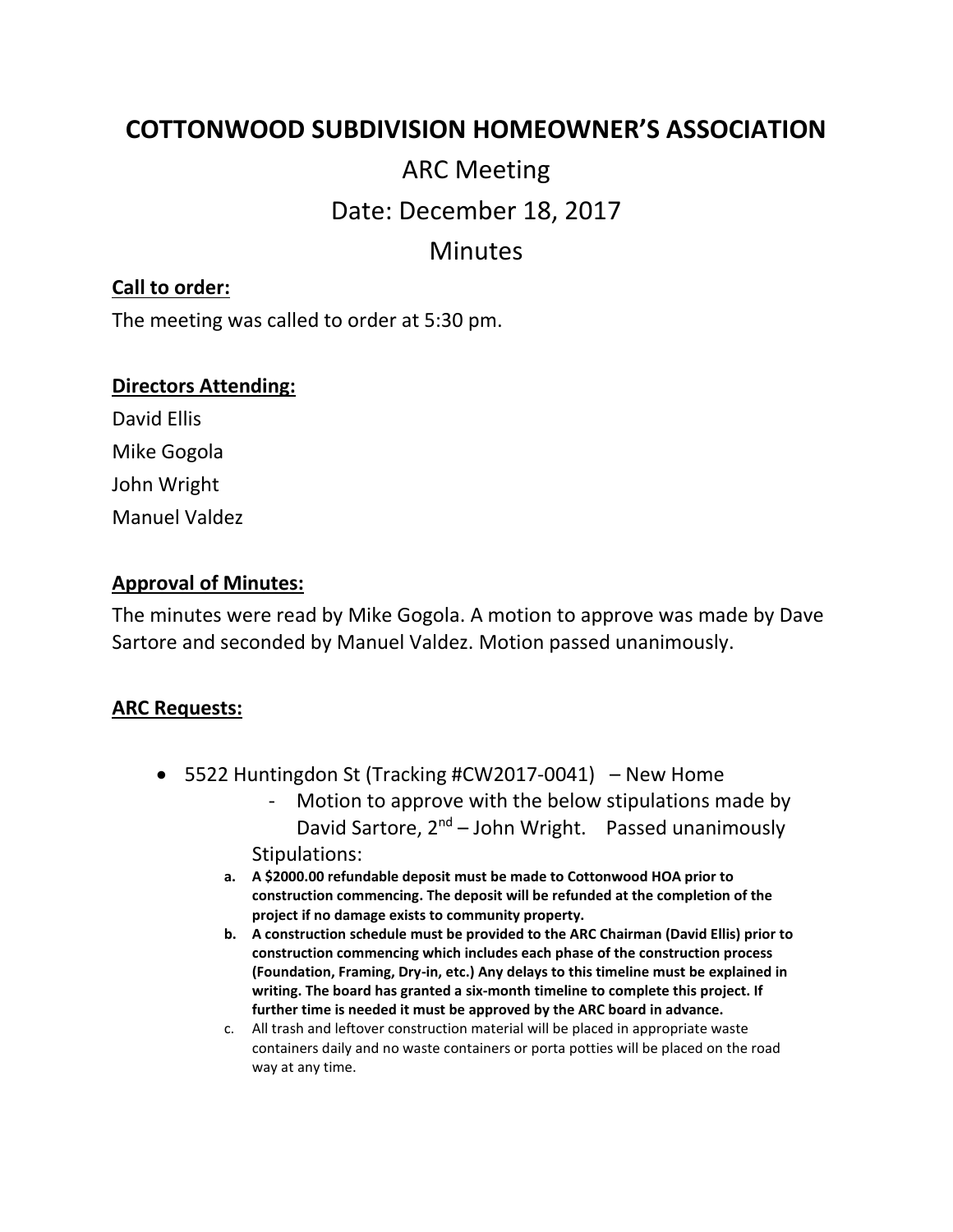- d. The Board reserves the right to impose a deposit if required due to repeat violations of community covenants or construction issues that are a nuisance or detriment to the community.
- e. No Construction will commence before 6 am or continue beyond 6 pm M-F and 8 am to 6 pm Saturday and Sunday.
- f. Must comply with plans submitted
- g. Must comply with all covenant restrictions and county requirements.
- h. Must be a Single-family dwellings only
- i. Owners may not subdivide or separate any lot into a smaller lot
- j. Owners may not combine two or more lots for a single home site
- k. Minimum Floor Space Each single-story dwelling located on a lot must contain at least 2000 sq. ft of floor area and each multi-story dwelling must contain at least 2400 sq. ft. of floor area of which 1400 sq. ft must be on the first floor. Floor area does not include garages, porches, terraces or patios.
- l. Garage Unless otherwise specifically approved by the ARC, no building may be constructed Separate and apart from the dwelling. Each dwelling must have an enclosed side entry garage to accommodate at least two and not more the four cars. No carports are permitted. Without the prior written approval of the ARC, no garage may be enclosed permanently or converted to another use without the substitution of another garage on the lot meeting the requirements of the declaration.
- m. Driveways All lots must have a paved driveway of stable and permanent construction extending from the adjacent street to the dwelling. All driveways must be concrete or other approved on material.
- n. Exterior Color and Materials The color and materials of all exterior surfaces will be subject to approval of the ARC. The ARC may promulgate a list of approved colors and materials for this purpose. This restriction includes window tints and films.
- o. Roofs –Roofs shall have a minimum of "7 on 12" pitch and be made of 30 year minimum dimensional shingles.
- p. Utility Connections Connections for all utilities, including, but not limited to water, sewage electricity, telephone, and television must be run underground from the connecting point there from to the dwelling in such a manner as is acceptable to the respective utility authority or company and the ARC. Wells may be installed only for irrigation purposes.
- q. Mailboxes All mailboxes, paper boxes or other receptacles of any kind for use in the delivery of mail, newspapers, magazines, or similar material shall be erected or permitted in only the location approved by the ARC and must be constructed according to a size, design, and material approved by the ARC. The ARC may specify a particular brand and model of mailbox and should it do so each owner shall be required to install a mailbox model so specified.
- r. Overhang –Overhang of all eaves shall be a minimum of sixteen inches except gables which shall be a minimum of twelve inches. (Covenants Page 10)
- 5464 Heatherton Rd (Tracking #CW2017-0043) BOAT STORAGE
	- Motion to approve with the following stipulations made by Dave Sartore, 2<sup>nd</sup> by John Wright. Approved unanimously.
	- o STIPULATIONS